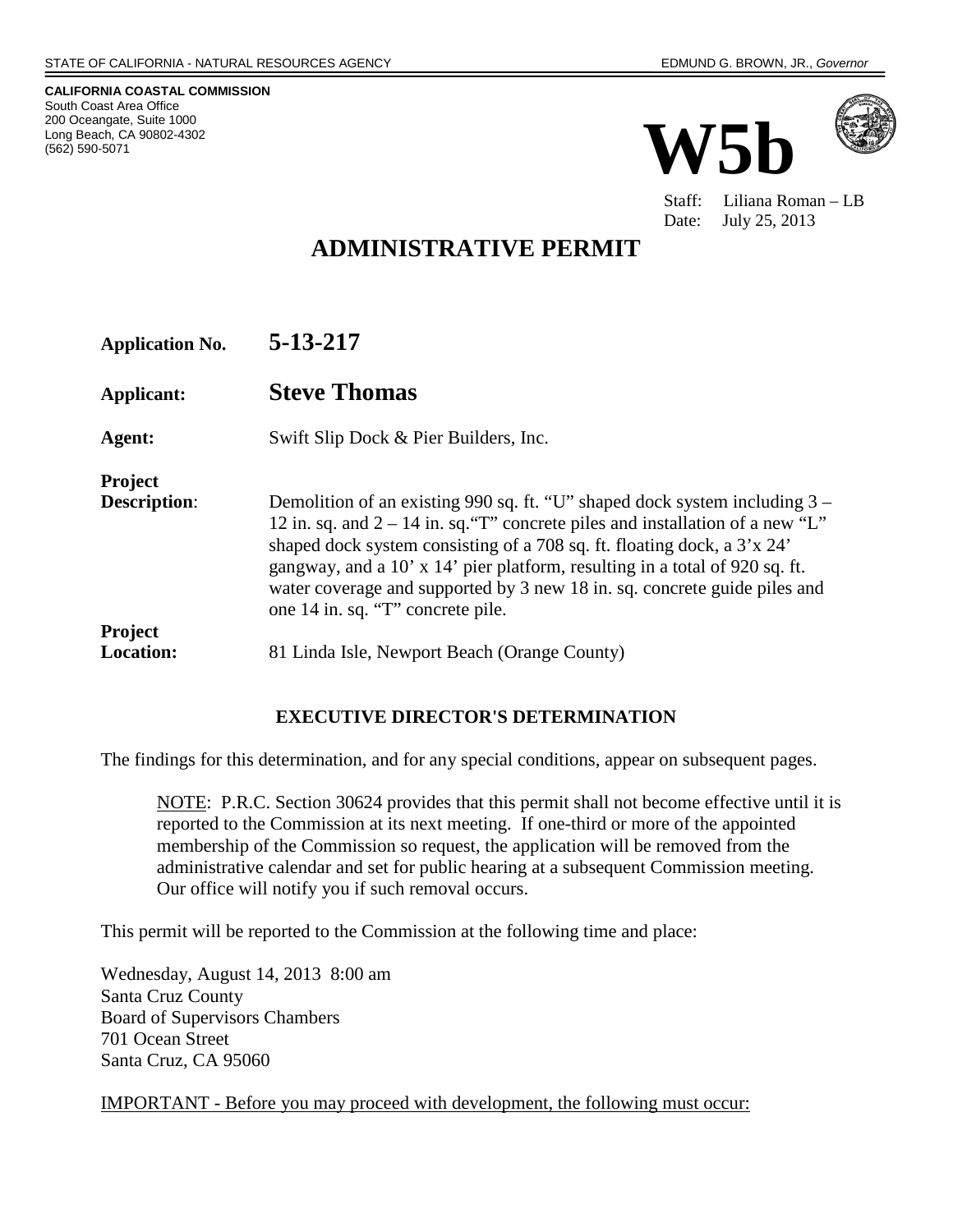Pursuant to 14 Cal. Admin. Code Sections 13150(b) and 13158, you must sign the enclosed duplicate copy acknowledging the permit's receipt and accepting its contents, including all conditions, and return it to our office. Following the Commission's meeting, and once we have received the signed acknowledgement and evidence of compliance with all special conditions, we will send you a Notice of Administrative Permit Effectiveness.

#### **BEFORE YOU CAN OBTAIN ANY LOCAL PERMITS AND PROCEED WITH DEVELOPMENT, YOU MUST HAVE RECEIVED BOTH YOUR ADMINISTRATIVE PERMIT AND THE NOTICE OF PERMIT EFFECTIVENESS FROM THIS OFFICE.**

CHARLES LESTER Executive Director

By: Liliana Roman Title: Coastal Program Analyst

#### **STANDARD CONDITIONS:**

This permit is granted subject to the following standard conditions:

- 1. Notice of Receipt and Acknowledgment. The permit is not valid and development shall not commence until a copy of the permit, signed by the permittee or authorized agent, acknowledging receipt of the permit and acceptance of the terms and conditions, is returned to the Commission office.
- 2. Expiration. If development has not commenced, the permit will expire two years from the date the Commission voted on the application. Development shall be pursued in a diligent manner and completed in a reasonable period of time. Application for extension of the permit must be made prior to the expiration date.
- 3. Interpretation. Any questions of intent or interpretation of any term or condition will be resolved by the Executive Director or the Commission.
- 4. Assignment. The permit may be assigned to any qualified person, provided assignee files with the Commission an affidavit accepting all terms and conditions of the permit.
- 5. Terms and Conditions Run with the Land. These terms and conditions shall be perpetual, and it is the intention of the Commission and the permittee to bind all future owners and possessors of the subject property to the terms and conditions.

**SPECIAL CONDITIONS:** See pages seven thru eleven.

#### **EXECUTIVE DIRECTOR'S DETERMINATION (continued):**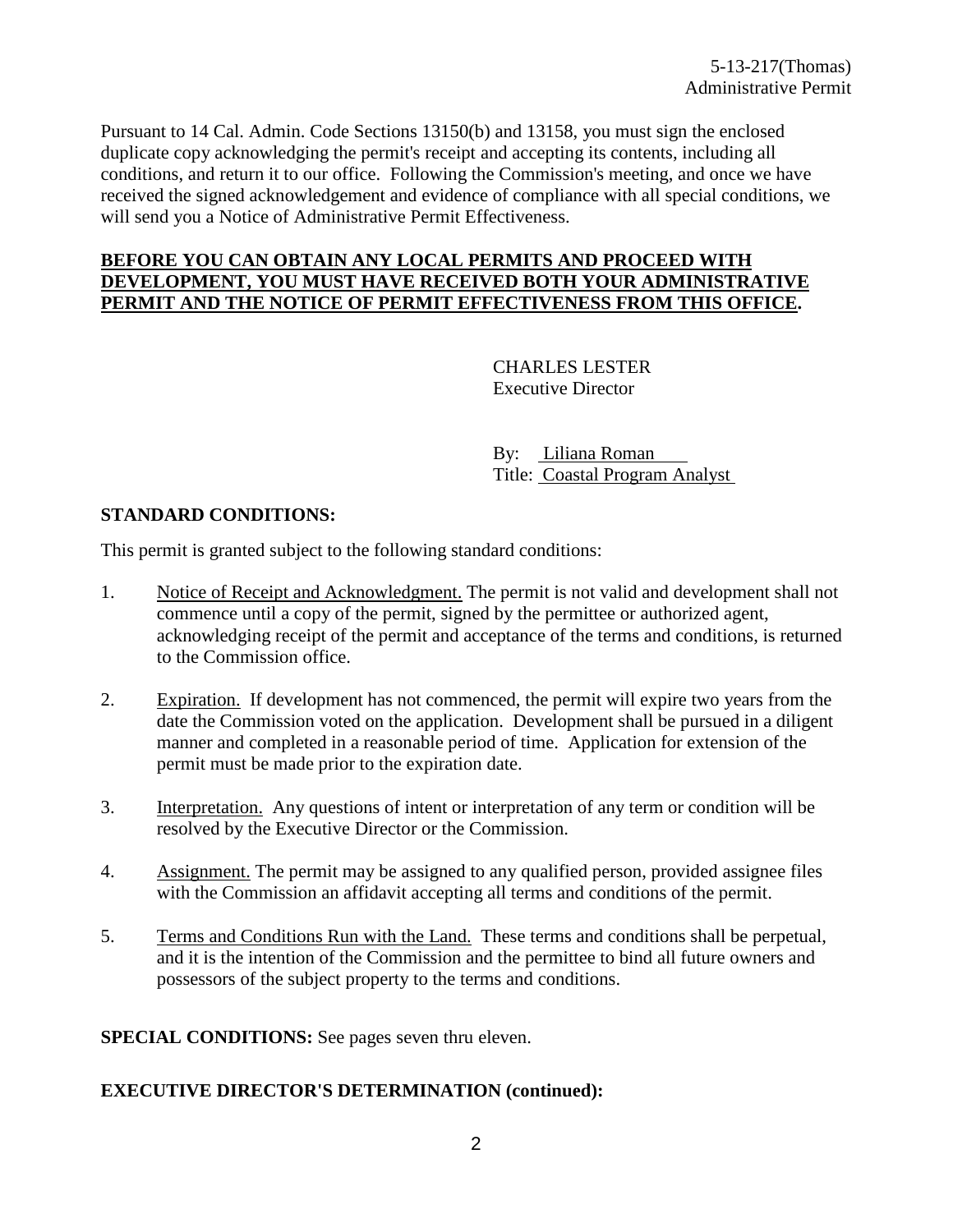The Executive Director hereby determines that the proposed development is a category of development, which, pursuant to PRC Section 30624, qualifies for approval by the Executive Director through the issuance of an Administrative Permit. Subject to Standard and Special Conditions as attached, said development is in conformity with the provisions of Chapter 3 of the Coastal Act of 1976 and will not have any significant impacts on the environment within the meaning of the California Environmental Quality Act. If located between the nearest public road and the sea, this development is in conformity with the public access and public recreation policies of Chapter 3.

# **FINDINGS FOR EXECUTIVE DIRECTOR'S DETERMINATION:**

# **A. PROJECT DESCRIPTION**

The subject site is located at 81 Linda Isle in the City of Newport Beach (Exhibit #1). Large singlefamily residences with large private docks characterize the subject area and the surrounding sites on Linda Isle. The proposed project is the demolition of an existing 990 sq. ft. "U" shaped dock system including  $3 - 12$  in. sq. and  $2 - 14$  in. sq. concrete guide piles and installation of a new "L" shaped dock system consisting of a 708 sq. ft. floating dock, a 3'x 24' gangway, and a 10' x 14' pier platform, resulting in a total of 920 sq. ft. water coverage and supported by 3 new 18 in. sq. concrete guide piles and one 14 in. sq. "T" concrete pile.

The existing dock configuration and the proposed dock configuration are included as Exhibit #2 of the staff report. The existing dock system covers 990 sq. ft. of water area and its support piles result in 5.7 sq. ft. of fill of coastal waters. The new proposed 920 sq. ft. dock system would result in a 70 sq. ft. decrease in overall water coverage and would result in one less support pile but as the replacement piles are larger to meet current standards, the new piles result in 8 sq. ft. of fill of coastal waters (a 2.3 sq. ft. increase in fill from existing).

#### **Public Access**

The subject site is located in the gated community of Linda Isle in the City of Newport Beach. Public access through this locked gate community does not currently exist in the immediate vicinity of the project site. The nearest public access to the harbor exists in the area across the channel from the Linda Isle community along the public walkways on Lido Island and Balboa Island, and in some areas along the beaches in front of the bulkheads (Exhibit #4). The proposed development consisting of demolition and replacement of a floating dock system on an existing developed residential lot and will not affect the existing public access conditions. It is the locked gate community, not this home or floating dock that impedes public access to and from Linda Isle. As conditioned, the proposed development will not have any new adverse impact on public access to the coast or to nearby recreational facilities.

Based on the information available to the Commission at this time, it appears that the property on which the proposed pier and dock is to be built is not subject to the public trust because the mean high tide line (MHTL) was adjudicated in this area in case no. 20436 in Orange County Superior Court in 1926 (Orange County v. The Irvine Company). The court identified the MHTL in this area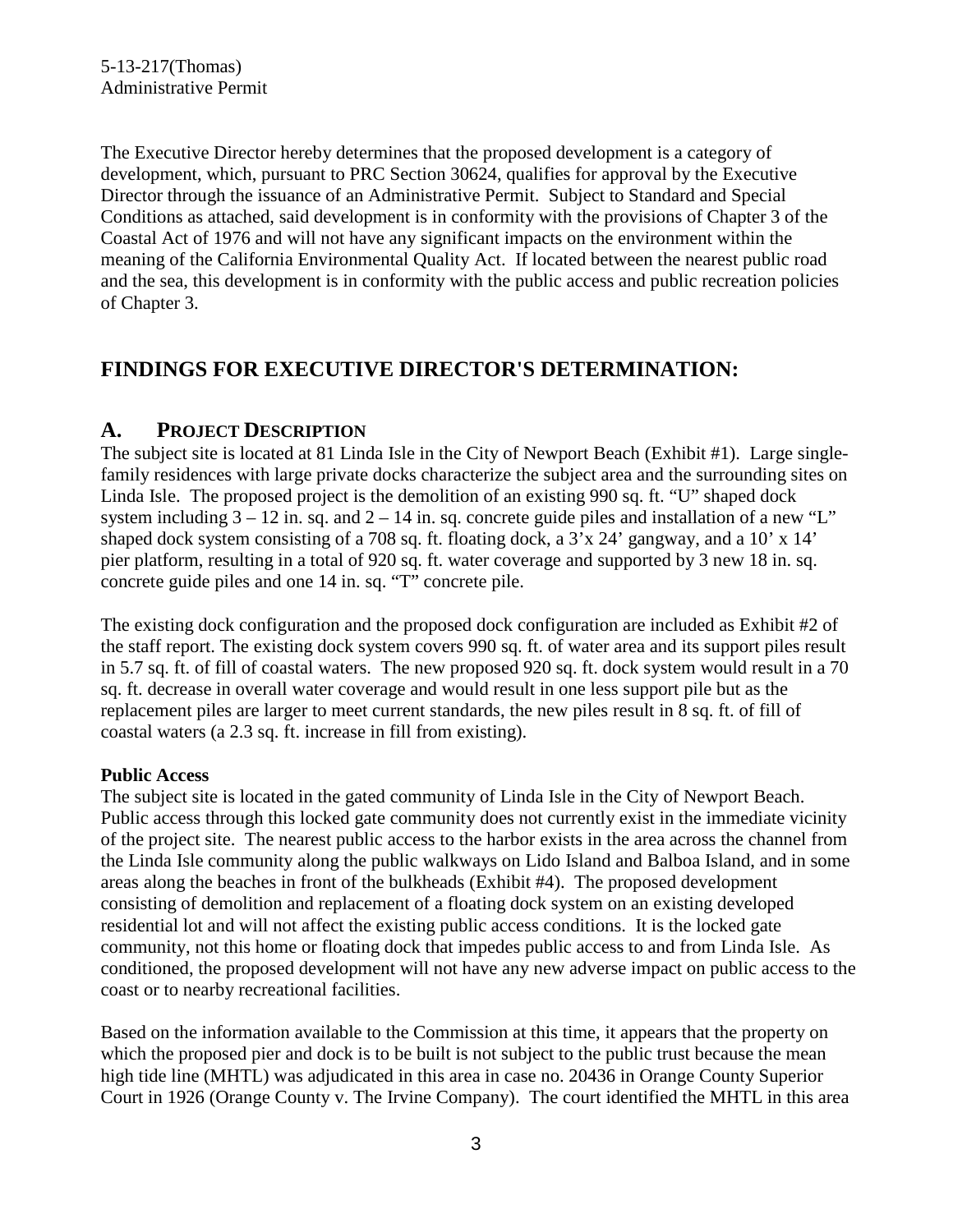as well westward of the subject property. Further, the subject property is part of a subdivision tract that dredged an embayment eastward from the MHTL established in case no. 20436. This dredging changed portions of the property from upland swamp and overflow property to property subject to tidal flow. Thus, the channel is now navigational and is subject to the navigational easement pursuant to Public Resources Code section 7552.5, which, in general, precludes the owner from interfering with the public's right to navigate the embayment. Since the proposed dock will be landward of the designated pierhead line in the embayment, the proposed dock is not expected to interfere with the public's ability to navigate the embayment of Linda Isle because pierhead lines are established to ensure that docks and piers do not interfere with navigation. Therefore, the proposed development will not interfere with the existing navigational easement over the embayment. A special condition is imposed stating that the approval of a coastal development permit for the project does not waive any public rights or interest that exist or may exist on the property.

Furthermore, the proposed project includes a 10'x14' pier deck platform placed adjacent to the bulkhead. The placement of such a large "T" pile supported structure adjacent to the bulkhead has generally raised two concerns in other harbor locations: (1) that a large pier platform adjacent to the bulkhead would create an impediment to public access along the shoreline and (2) that a large pier platform adjacent to the bulkhead (as opposed to further out seaward) would result in the platform utilized for purposes other than boating related (e.g., as a patio extension). In this case, at this site, there is no concern regarding public access as Linda Isle is a gated community with no public access to the Isle from the land side. There is no sandy beach area in front of the subject site, therefore, in this case, the placement of a  $10'x14'$  pier platform and a "T" shaped support pile adjacent to the bulkhead would not create an impediment to public access as there is no opportunity for the public to walk upon the privately owned land in front of the bulkhead at this site. As noted above, the public does have access to the waters seaward of the bulkhead. But the new dock, in this case, creates no more of an impediment to use of these waters than the existing one does. Furthermore, the proposed pier platform would be supported by one less pile than the existing pier platform. The existing dock configuration includes a 10'x14' platform adjacent to the bulkhead supported by *two* "T' piles. As proposed, the existing pier platform and one "T" pile would be demolished and replaced with a new 10'x14' pier platform supported by only one "T" pile.

Regarding the second concern, that the pier platform adjacent to the bulkhead would result in uses other than boating related; Section 30233 of the Coastal Act restricts the filling of coastal waters to only certain limited uses, of which boating facilities is one. As long at the proposed 10'x14' pier platform does not result in an increase in overall number of existing piles or in adverse shading impacts to sensitive marine resources such as eelgrass; the preferred approach is for such pier platforms to be placed as far seaward as possible to ensure that the platform will be utilized for the intended boating uses and not result in an extension of the landside uses when it is placed adjacent to the bulkhead as has been previously documented by staff throughout the harbor.

In this case, there is an existing significant pattern of development with the  $10'x14'$  platforms up against the bulkhead (Exhibit #5). In fact, there already is a 10' x 14' platform at this site (that is proposed to be demolished and replaced). Thus, the construction of a  $10'$  x  $14'$  platform at this site and in this location would not be establishing a new pattern of development (nor create an adverse public access condition, as previously mentioned). Nevertheless, since there is fill of coastal waters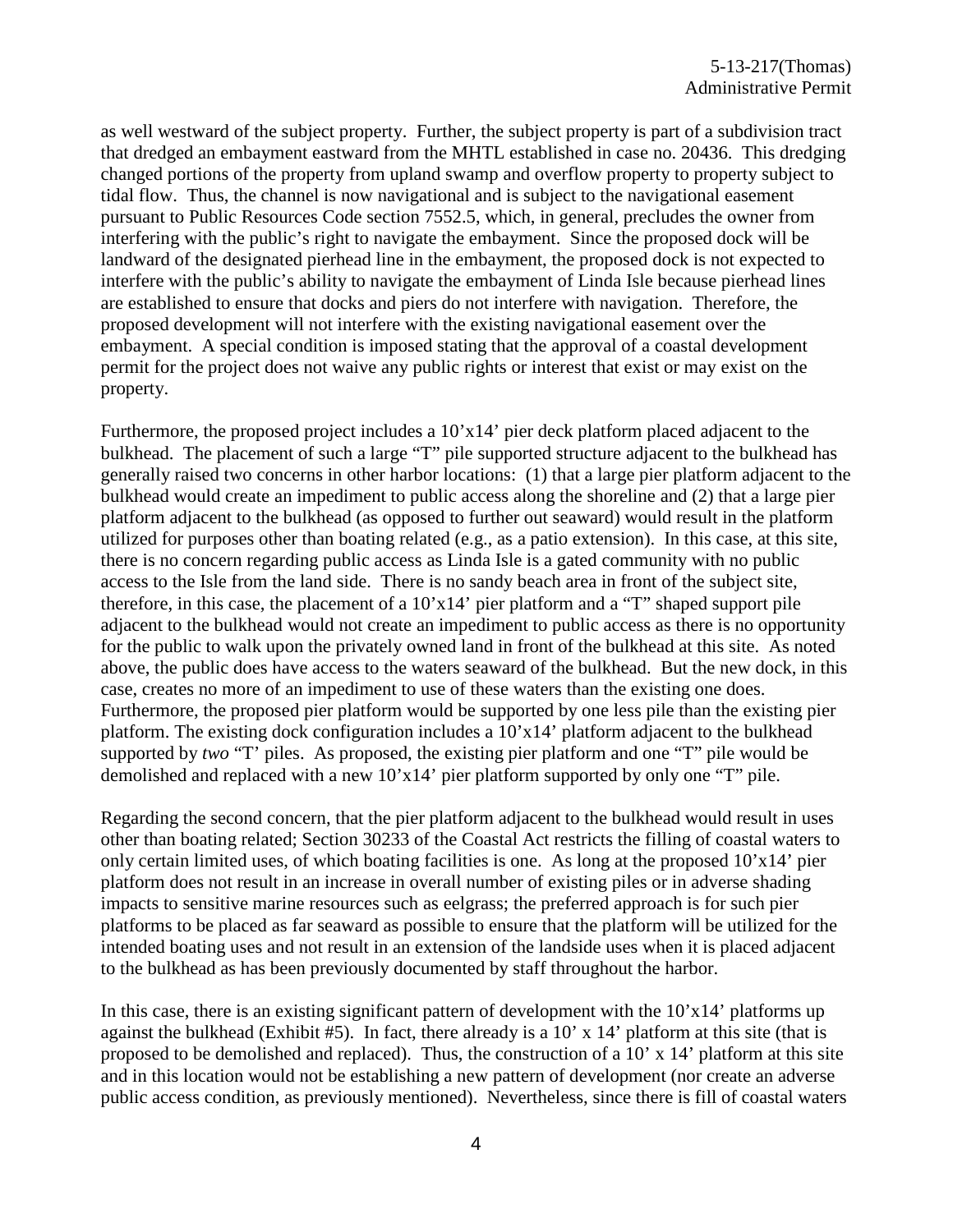#### 5-13-217(Thomas) Administrative Permit

involved, the Commission must ensure that the use is limited to boating related purposes. Therefore, the Commission finds that the proposed pier platform can only be found consistent with Section 30233(3) with the Special Condition that the pier platform can only be used for boating related purposes and prohibits use of it for non-boating related purposes such as patio furniture, barbeques, plants, etc. to be placed on the pier platforms.

#### **Marine Resources**

The site was surveyed for eelgrass and *Caulerpa taxilfolia* on March 5, 2013. The survey area spanned 60 ft by 60 ft surrounding the existing dock. Eelgrass was mapped within 15 feet of the project vicinity (within the seaward extensions of the property lines). Large thick eelgrass beds (5-8 turions  $\sim$ 16" long) were mapped 5' to 9' seaward of the pierhead line. Exhibit #3 is a rough sketch of the eelgrass beds in the vicinity of the existing dock. No direct or indirect eelgrass impacts will result from the proposed project. Special Condition No. 1 requires the applicant comply with construction best management practices to ensure no adverse impact occurs to the eelgrass in the project vicinity (i.e., turbidity control and debris control). No *Caulerpa taxilfolia* was discovered within the entire project area. These eelgrass and *Caulerpa taxilfolia* surveys are valid for a limited period of time (until the next growing season for eelgrass and 90 days for *Caulerpa taxilfolia*). If construction does not occur within the respective time periods, a subsequent survey will be required. If any additional eelgrass or *Caulerpa taxilfolia* are found on the project site, **Special Conditions No. 2 and No. 3** identify the procedures necessary to be completed prior to beginning any construction.

#### **Local Government and Other Approvals**

The proposed dock conforms to the U.S. Pierhead Line and is consistent with the City's Harbor Permit Policy. The new dock will be no further seaward than the existing dock. The proposed project has received an approval in concept from the City of Newport Beach Harbor Resources Division, Harbor Permit Number 133-81 and Plan Check Number 0553-2013. The Regional Water Quality Control Board (RWQCB) has issued a "General Certification for replacement of Sheet and Dock Piles" determining that the proposed project will not adversely impact water quality if standard construction methods and materials are used. The applicant has applied for a U.S. Army Corps of Engineers' Letter of Permission (LOP) to determine whether the proposed project would have any adverse effect on essential fish habitats.

Section 30600(c) of the Coastal Act provides for the issuance of coastal development permits directly by the Commission in regions where the local government having jurisdiction does not have a certified Local Coastal Program. The City of Newport Beach only has a certified Land Use Plan and has not exercised the options provided in 30600(b) or 30600.5 to issue its own permits. Therefore, the Coastal Commission is the permit issuing entity and the standard of review is Chapter 3 of the Coastal Act. The certified Land Use Plan may be used for guidance.

### **B. MARINE RESOURCES**

The proposed recreational boat dock development and its associated structures are an allowable and encouraged marine related use. The project design includes the minimum sized pilings and the minimum number of pilings necessary for structural stability and would result in a decrease in overall water coverage. There are no feasible less environmentally damaging alternatives available.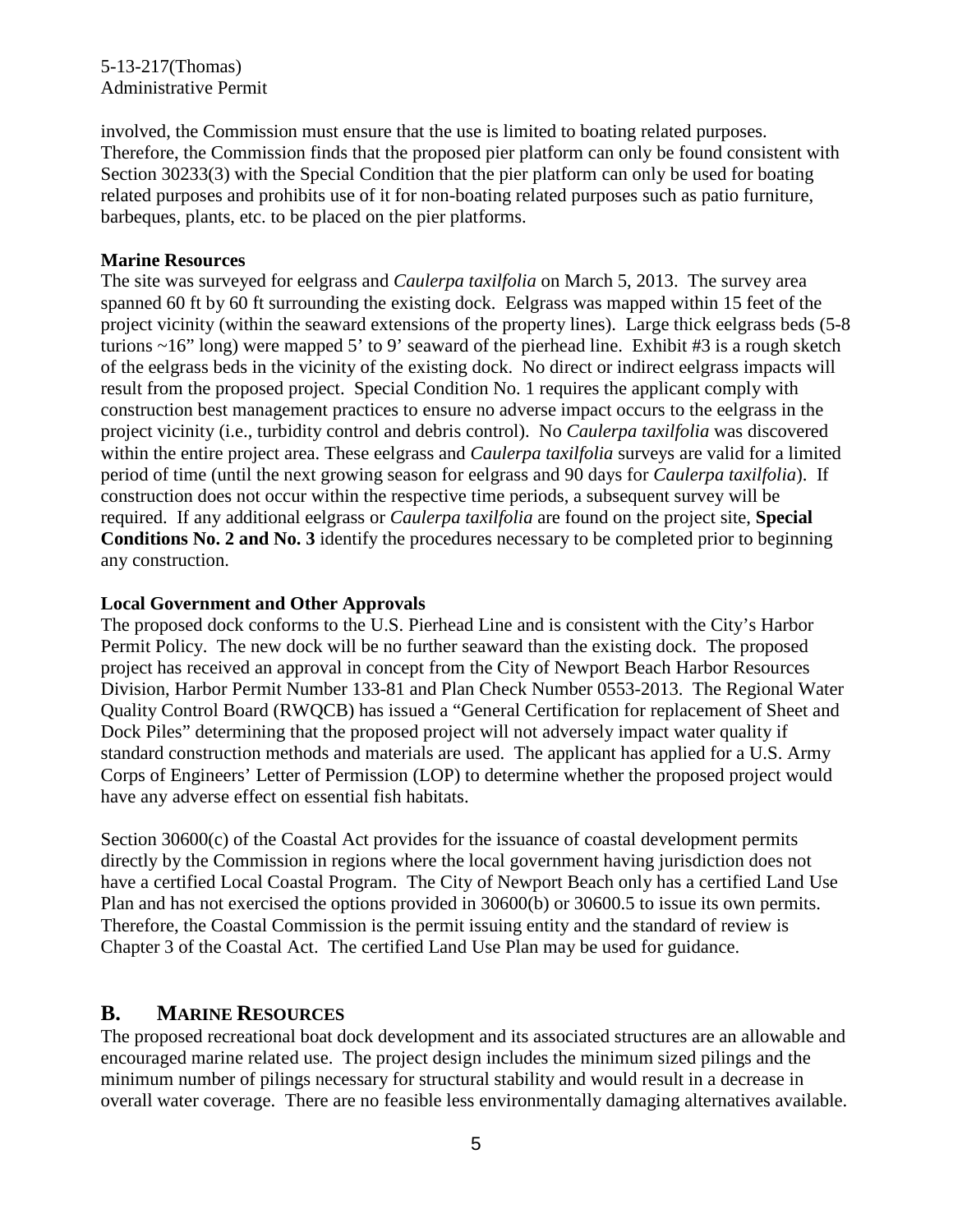As conditioned, the project will not significantly adversely impact eelgrass beds located in the vicinity of the project area and will not contribute to the dispersal of the invasive aquatic algae, *Caulerpa taxifolia*. Further, as proposed and conditioned, the project, which is to be used solely for recreational boating purposes, conforms to Sections 30224 and 30233 of the Coastal Act.

### **C. WATER QUALITY**

The proposed work will be occurring on, within, or adjacent to coastal waters. The storage or placement of construction material, debris, or waste in a location where it could be discharged into coastal waters would result in an adverse effect on the marine environment. To reduce the potential for construction related impacts on water quality, the Commission imposes special conditions requiring, but not limited to, the appropriate storage and handling of construction equipment and materials to minimize the potential of pollutants to enter coastal waters. To reduce the potential for post-construction impacts to water quality the Commission requires the continued use and maintenance of post construction BMPs. As conditioned, the Commission finds that the development conforms to Sections 30230 and 30231 of the Coastal Act.

### **D. LOCAL COASTAL PROGRAM**

The LUP for the City of Newport Beach was effectively certified on May 19, 1982. The certified LUP was updated on October 8, 2009. As conditioned, the proposed development is consistent with Chapter 3 of the Coastal Act and with the certified Land Use Plan for the area. Approval of the project, as conditioned, will not prejudice the ability of the local government to prepare a Local Coastal Program that is in conformity with the provisions of Chapter 3.

# **E. CALIFORNIA ENVIRONMENTAL QUALITY ACT (CEQA)**

As conditioned, there are no feasible alternatives or additional feasible mitigation measures available that would substantially lessen any significant adverse effect that the activity may have on the environment. Therefore, the Commission finds that the proposed project, as conditioned to mitigate the identified impacts, is the least environmentally damaging feasible alternative and can be found consistent with the requirements of the Coastal Act to conform to CEQA.

# **SPECIAL CONDITIONS:**

This permit is granted subject to the following special conditions:

#### **1. Water Quality**

A. Construction Responsibilities and Debris Removal: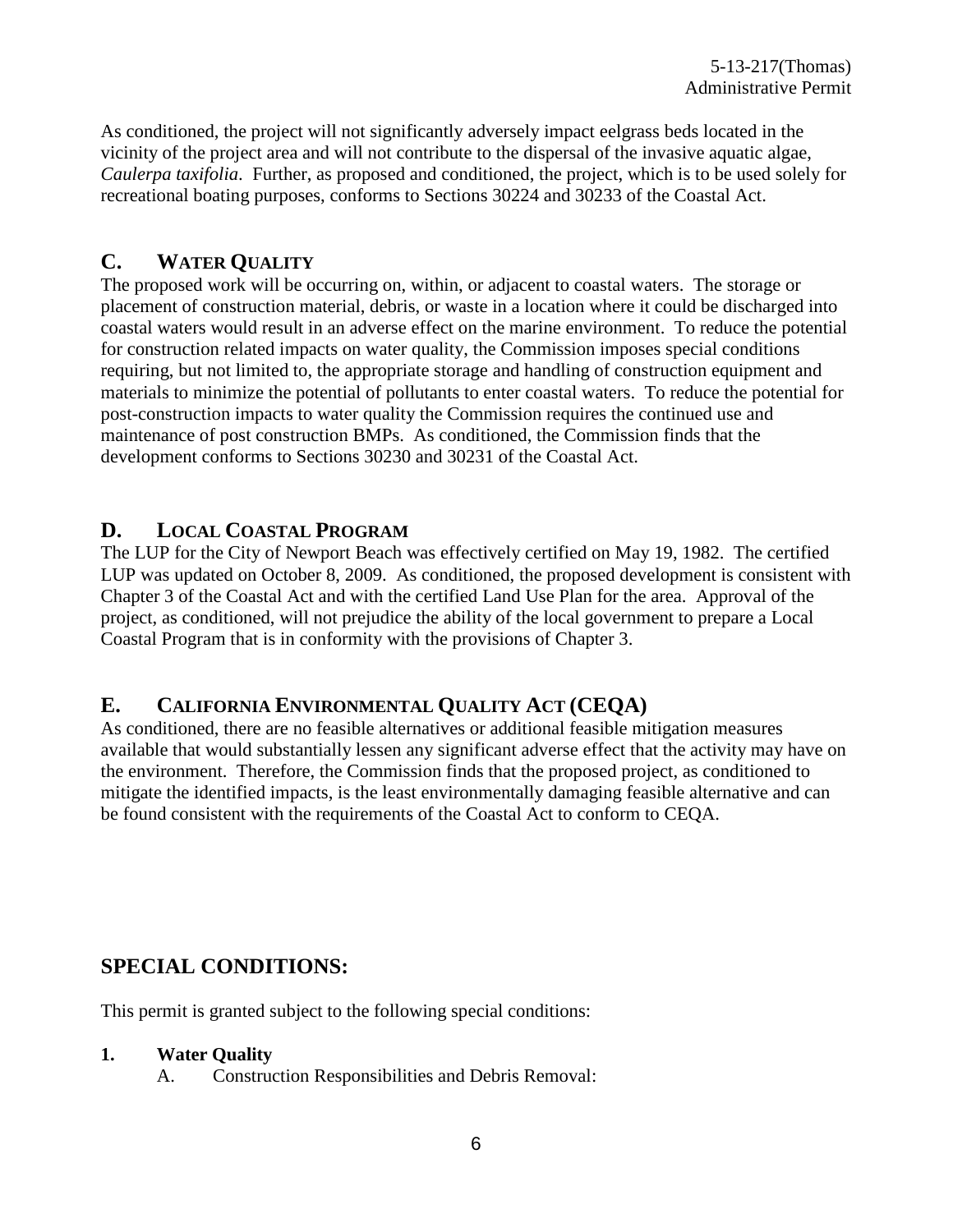- (1) No demolition or construction materials, equipment, debris, or waste shall be placed or stored where it may enter sensitive habitat, receiving waters or a storm drain, or be subject to wave, wind, rain or tidal erosion and dispersion.
- (2) Any and all debris resulting from demolition or construction activities, and any remaining construction material, shall be removed from the project site within 24 hours of completion of the project.
- (3) Demolition or construction debris and sediment shall be removed from work areas each day that demolition or construction occurs to prevent the accumulation of sediment and other debris that may be discharged into coastal waters.
- (4) Machinery or construction materials not essential for project improvements will not be allowed at any time in the intertidal zone.
- (5) If turbid conditions are generated during construction a silt curtain will be utilized to control turbidity.
- (6) Floating booms will be used to contain debris discharged into coastal waters and any debris discharged will be removed as soon as possible but no later than the end of each day.
- (7) Non buoyant debris discharged into coastal waters will be recovered by divers as soon as possible after loss.
- (8) All trash and debris shall be disposed in the proper trash and recycling receptacles at the end of every construction day.
- (9) The applicant shall provide adequate disposal facilities for solid waste, including excess concrete, produced during demolition or construction.
- (10) Debris shall be disposed of at a legal disposal site or recycled at a recycling facility. If the disposal site is located in the coastal zone, a coastal development permit or an amendment to this permit shall be required before disposal can take place unless the Executive Director determines that no amendment or new permit is legally required.
- (11 )All stock piles and construction materials shall be covered, enclosed on all sides, shall be located as far away as possible from drain inlets and any waterway, and shall not be stored in contact with the soil.
- (12) Machinery and equipment shall be maintained and washed in confined areas specifically designed to control runoff. Thinners or solvents shall not be discharged into sanitary or storm sewer systems.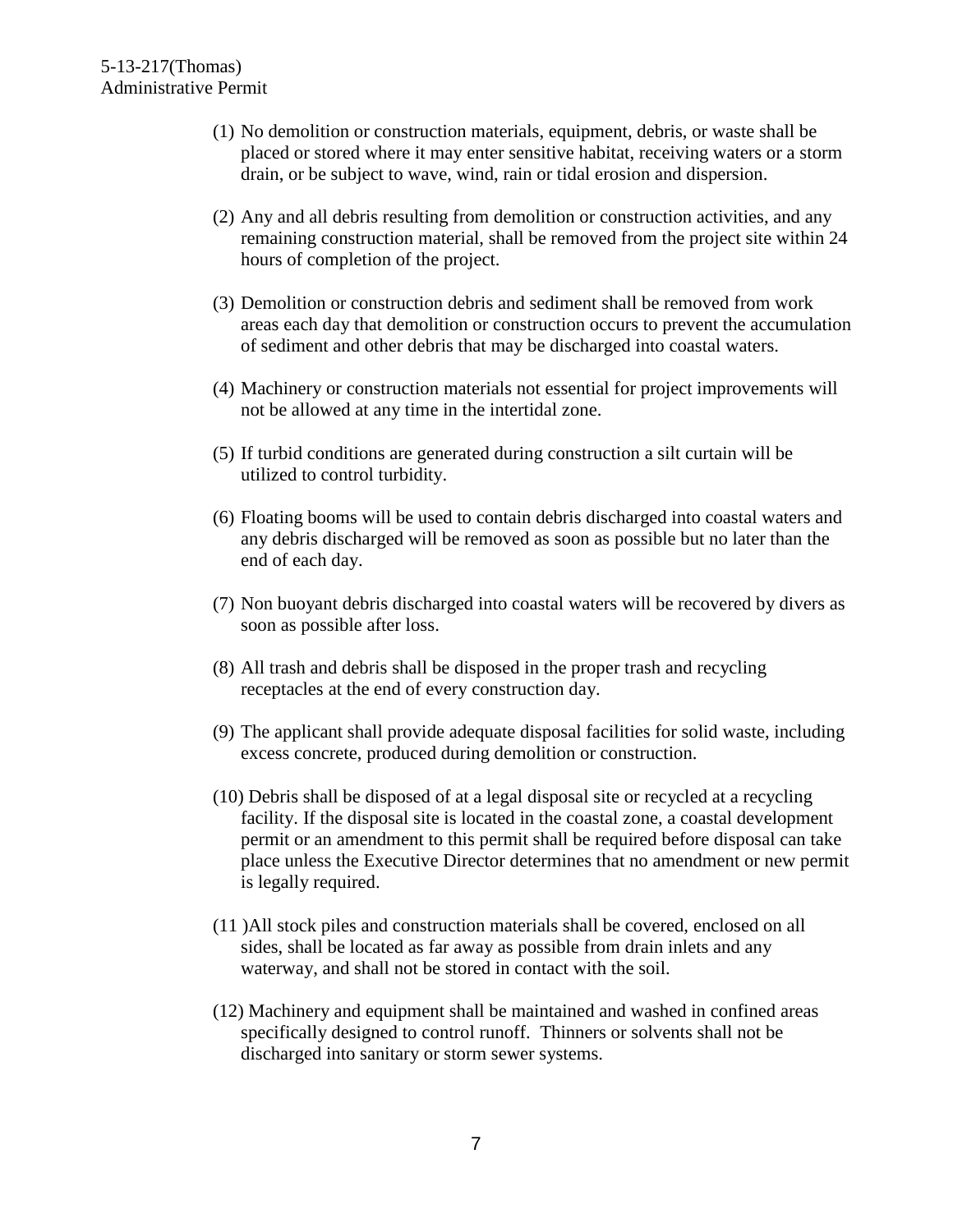- (13) The discharge of any hazardous materials into any receiving waters shall be prohibited.
- (14) Spill prevention and control measures shall be implemented to ensure the proper handling and storage of petroleum products and other construction materials. Measures shall include a designated fueling and vehicle maintenance area with appropriate berms and protection to prevent any spillage of gasoline or related petroleum products or contact with runoff. The area shall be located as far away from the receiving waters and storm drain inlets as possible.
- (15) Best Management Practices (BMPs) and Good Housekeeping Practices (GHPs) designed to prevent spillage and/or runoff of demolition or construction-related materials, and to contain sediment or contaminants associated with demolition or construction activity, shall be implemented prior to the on-set of such activity
- (16) All BMPs shall be maintained in a functional condition throughout the duration of construction activity.
- **B. Best Management Practices Program.** By acceptance of this permit the applicant agrees that the long-term water-borne berthing of boat(s) in the approved dock and/or boat slip will be managed in a manner that protects water quality pursuant to the implementation of the following BMPs.
	- (1) Boat Cleaning and Maintenance Measures:
		- a. In-water top-side and bottom-side boat cleaning shall minimize the discharge of soaps, paints, and debris.
		- b. In-the-water hull scraping or any process that occurs under water that results in the removal of paint from boat hulls shall be prohibited. Only detergents and cleaning components that are designated by the manufacturer as phosphate-free and biodegradable shall be used, and the amounts used minimized.
		- c. The applicant shall minimize the use of detergents and boat cleaning and maintenance products containing ammonia, sodium hypochlorite, chlorinated solvents, petroleum distillates or lye.
	- (2) Solid and Liquid Waste Management Measures:
		- a. All trash, recyclables, and hazardous wastes or potential water contaminants, including old gasoline or gasoline with water, absorbent materials, oily rags, lead acid batteries, anti-freeze, waste diesel, kerosene and mineral spirits will be disposed of in a proper manner and will not at any time be disposed of in the water or gutter.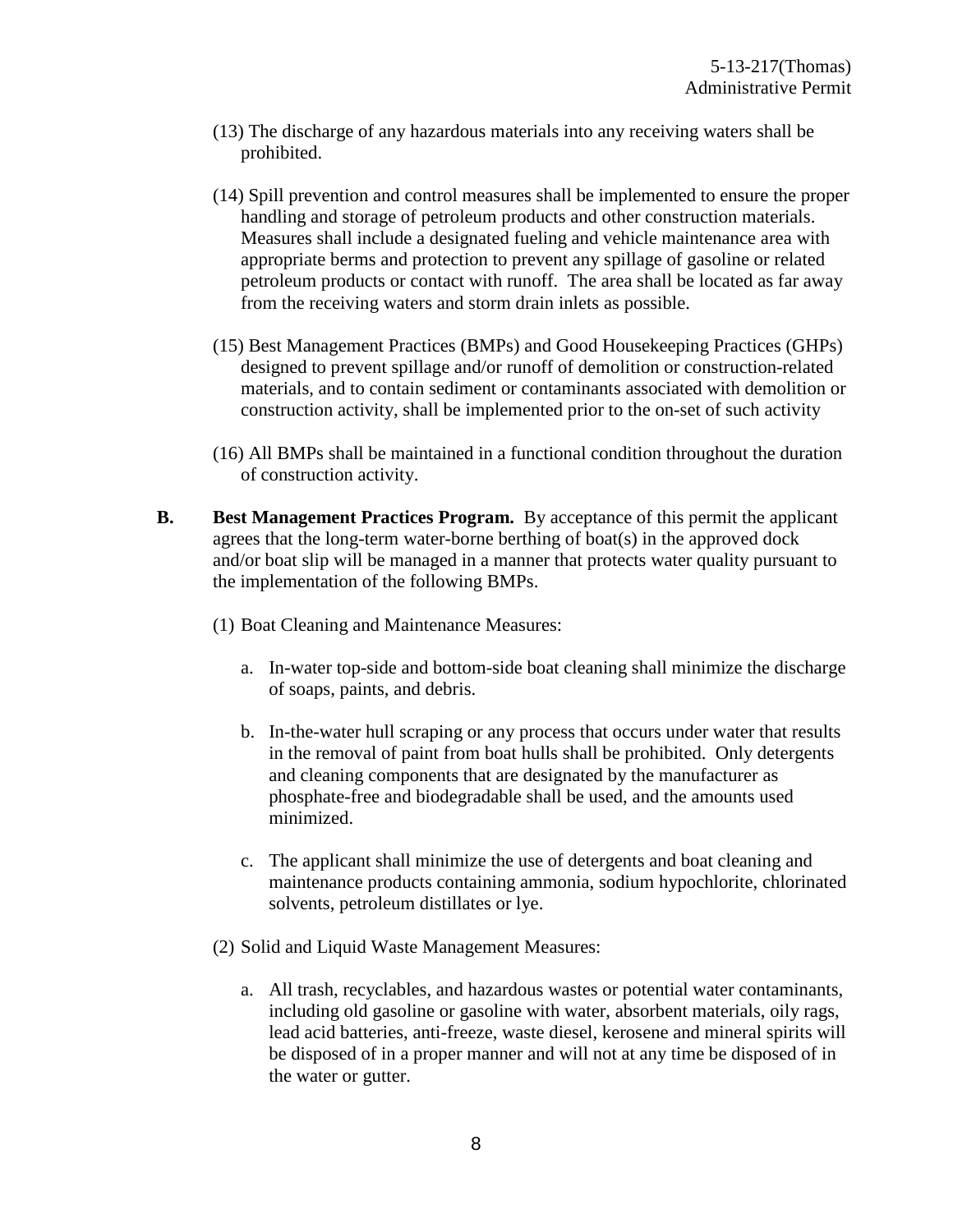- (3) Petroleum Control Management Measures:
	- a. Boaters will practice preventive engine maintenance and will use oil absorbents in the bilge and under the engine to prevent oil and fuel discharges. Oil absorbent materials shall be examined at least once a year and replaced as necessary. Used oil absorbents are hazardous waste in California. Used oil absorbents must therefore be disposed in accordance with hazardous waste disposal regulations. The boaters will regularly inspect and maintain engines, seals, gaskets, lines and hoses in order to prevent oil and fuel spills. The use of soaps that can be discharged by bilge pumps is prohibited.
	- b. If the bilge needs more extensive cleaning (e.g., due to spills of engine fuels, lubricants or other liquid materials), the boaters will use a bilge pump-out facility or steam cleaning services that recover and properly dispose or recycle all contaminated liquids.
	- c. Bilge cleaners which contain detergents or emulsifiers will not be used for bilge cleaning since they may be discharged to surface waters by the bilge pumps.

#### **2. Eelgrass Survey**

- **A. Pre Construction Eelgrass Survey**. A valid pre-construction eelgrass (Zostera marina) survey shall be completed during the period of active growth of eelgrass (typically March through October). The pre-construction survey shall be completed prior to the beginning of construction and shall be valid until the next period of active growth. The survey shall be prepared in full compliance with the "Southern California Eelgrass Mitigation Policy" Revision 8 (except as modified by this special condition) adopted by the National Marine Fisheries Service and shall be prepared in consultation with the California Department of Fish and Game. The applicant shall submit the eelgrass survey for the review and approval of the Executive Director within five (5) business days of completion of each eelgrass survey and in any event no later than fifteen (15) business days prior to commencement of any development. If the eelgrass survey identifies any eelgrass within the project area which would be impacted by the proposed project, the development shall require an amendment to this permit from the Coastal Commission or a new coastal development permit.
- **B. Post Construction Eelgrass Survey**. If any eelgrass is identified in the project area by the survey required in subsection A of this condition above, within one month after the conclusion of construction, the applicant shall survey the project site to determine if any eelgrass was adversely impacted. The survey shall be prepared in full compliance with the "Southern California Eelgrass Mitigation Policy" Revision 8 (except as modified by this special condition) adopted by the National Marine Fisheries Service and shall be prepared in consultation with the California Department of Fish and Game. The applicant shall submit the post-construction eelgrass survey for the review and approval of the Executive Director within thirty (30) days after completion of the survey. If any eelgrass has been impacted, the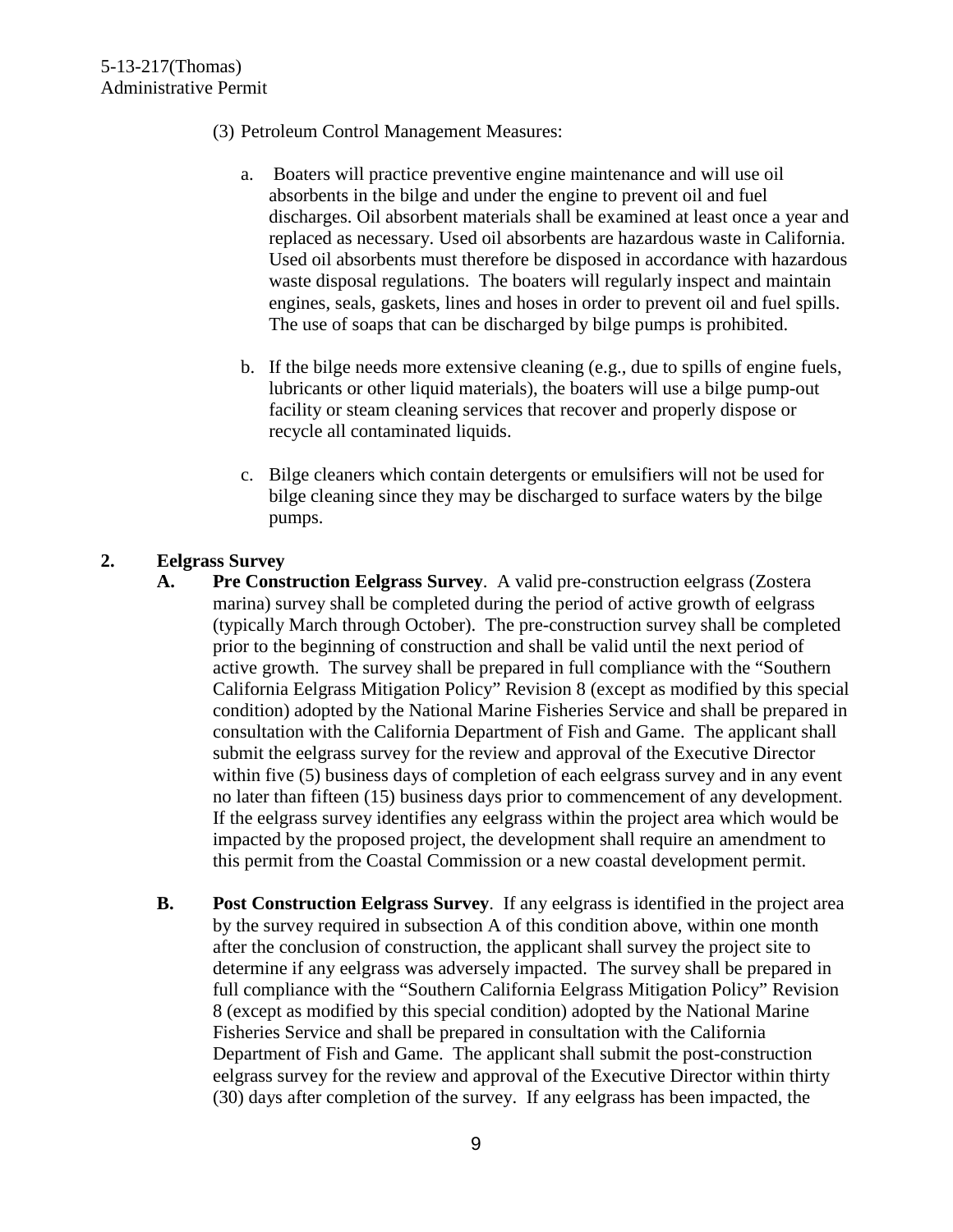applicant shall replace the impacted eelgrass at a minimum 1.2:1 ratio on-site, or at another location, in accordance with the Southern California Eelgrass Mitigation Policy. All impacts to eelgrass habitat shall be mitigated at a minimum ratio of 1.2:1 (mitigation:impact). The exceptions to the required 1.2:1 mitigation ratio found within SCEMP shall not apply. Implementation of mitigation shall require an amendment to this permit or a new coastal development permit unless the Executive Director determines that no amendment or new permit is required.

#### **3. Pre-construction** *Caulerpa Taxifolia* **Survey**

- **A.** Not earlier than 90 days nor later than 30 days prior to commencement or re-commencement of any development authorized under this coastal development permit (the "project"), the applicant shall undertake a survey of the project area and a buffer area at least 10 meters beyond the project area to determine the presence of the invasive alga *Caulerpa taxifolia*. The survey shall include a visual examination of the substrate.
- **B.** The survey protocol shall be prepared in consultation with the Regional Water Quality Control Board, the California Department of Fish and Game, and the National Marine Fisheries Service.
- **C.** Within five (5) business days of completion of the survey, the applicant shall submit the survey:
	- (1) for the review and approval of the Executive Director; and
	- (2) to the Surveillance Subcommittee of the Southern California Caulerpa Action Team (SCCAT). The SCCAT Surveillance Subcommittee may be contacted through William Paznokas, California Department of Fish & Game (858/467-4218) or Robert Hoffman, National Marine Fisheries Service (562/980-4043), or their successors.
- **D.** If *Caulerpa taxifolia* is found within the project or buffer areas, the applicant shall not proceed with the project until 1) the applicant provides evidence to the Executive Director that all *C. taxifolia* discovered within the project and buffer area has been eliminated in a manner that complies with all applicable governmental approval requirements, including but not limited to those of the California Coastal Act, or 2) the applicant has revised the project to avoid any contact with *C. taxifolia*. No revisions to the project shall occur without a Coastal Commission approved amendment to this coastal development permit unless the Executive Director determines that no amendment is legally required.
- **4. Permitted Uses on Dock Structures.** By acceptance of this permit, the applicant agrees that the approved dock structures shall be used for marine/boating related purposes only (e.g., sails, boating equipment storage lockers, personal watercraft storage, etc.). Patio furniture, barbeques, plants, etc. are not permitted.
- **5. Public Rights.** The Coastal Commission's approval of this permit shall not constitute a waiver of any public rights that exist or may exist on the property. The permittee shall not